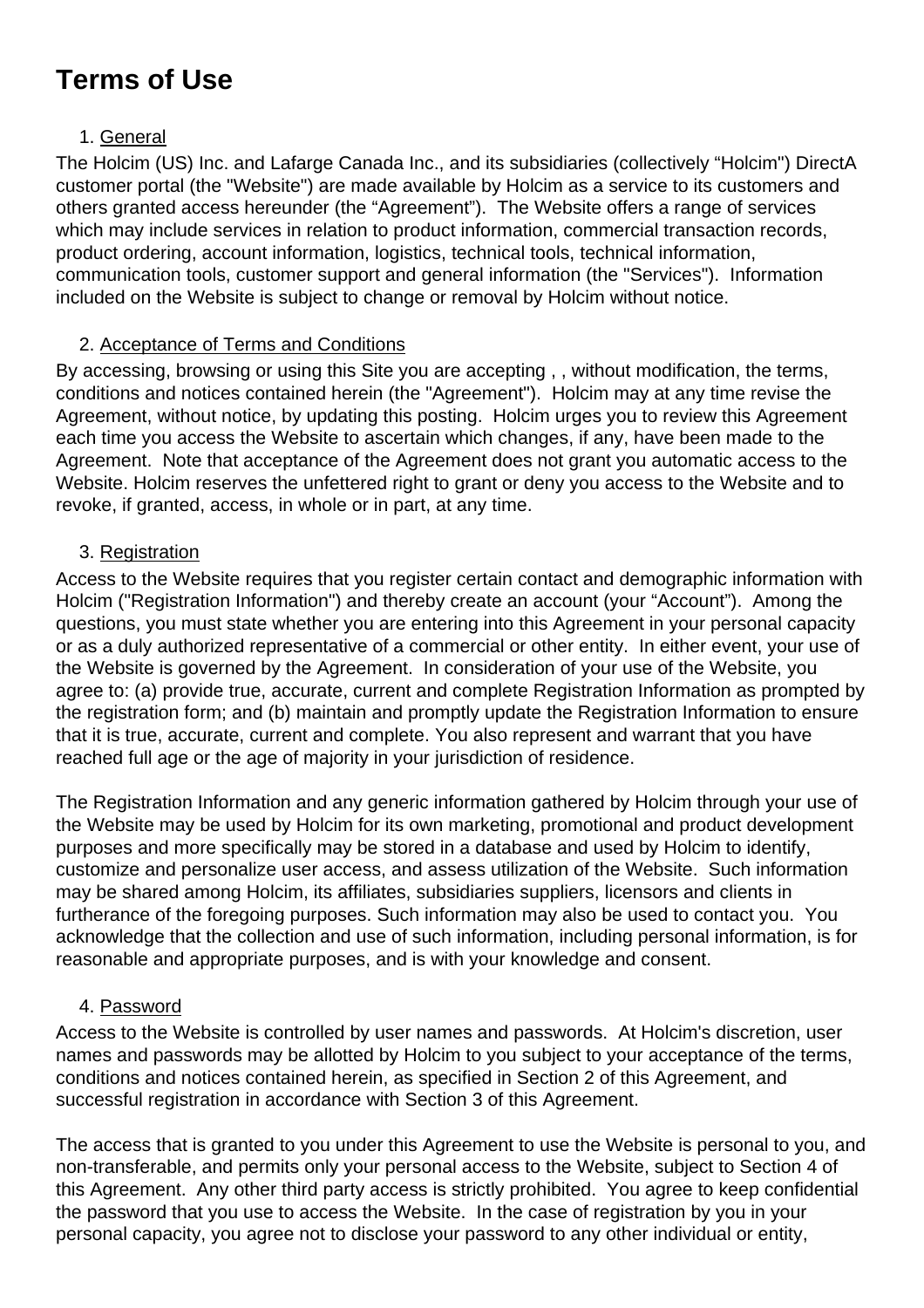commercial or otherwise. In the case of registration by you as a duly authorized representative of a commercial entity, you agree not to disclose your password to any other entity, commercial or otherwise, and not to disclose your password to any individual, unless such individual is also a duly authorized representative of such commercial entity with a need to know such information and is made to comply with the terms of this Agreement.

You agree that you are fully responsible for maintaining the confidentiality of your password and that you will be responsible for any breach of this obligation, including any damages which flow from, or are connected to, such breach, without limitation.

You agree that you are fully responsible for all activities that occur under your password. You also agree to contact us immediately if you have any reason to believe that your password has been compromised. You further agree to ensure that you exit from your account at the end of each session. Holcim reserves the right to change passwords at any time to protect the security of the Website.

#### 5. General Disclaimer

The information provided by the Website is not intended as a source of financial, investment, architectural, engineering, construction technique or building materials advice. Such information is for informational purposes only and is not intended to be a substitute for professional advice, assessment and evaluation. You agree that you must evaluate, and bear all risks associated with, the use of any information, including any reliance on the availability, accuracy, completeness, usefulness or appropriateness of such information. This includes the following: (a) information generated in response to requests by you or other users of the Website, including, product orders and order information, account information, invoices, reports, and FAQs; and (b) third party content that is made available on, or otherwise accessible through, the Website by Holcim, including weather, news, tender results and advertising. You should consult a qualified professional before making any decision or taking any action that might affect your personal, business or financial well-being.

#### 6. Content Supplied by Users

The Website provides various services that permit you and other users to submit, post and/or store content on the Website and that may or may not be viewed by you or others, including reason codes, comment boxes, FAQs, and user and company data. You acknowledge that you are responsible for the content that you submit, post and/or store on the Website, and you, and not Holcim, have full responsibility for the content, including its legality, reliability, appropriateness, originality and copyright.

Any information contained in your requests, responses, communications or submissions to the Website or to Holcim, its affiliates, subsidiaries, suppliers and licensors, which are placed by you in areas that are accessible by other users of the Website, or which Holcim makes apparent may be disclosed to other users of the Website, shall be treated as non-confidential and nonproprietary and may be used, reproduced, distributed and disclosed by Holcim, its affiliates, subsidiaries, suppliers or licensors for any purpose without restriction.

Holcim may review or monitor content that is submitted, posted and/or stored on the Website. However, Holcim is under no obligation to do so and will not assume liability or responsibility for any content submitted, posted and/or stored by users to the Website in any area. Holcim shall have the right (but not the obligation) in its sole discretion to refuse, move or remove any content that is on the Website. Holcim will fully cooperate with any legal obligation to disclose the identity of anyone posting unlawful, threatening, libelous, obscene, pornographic, profane or otherwise offensive or illegal materials on the Website.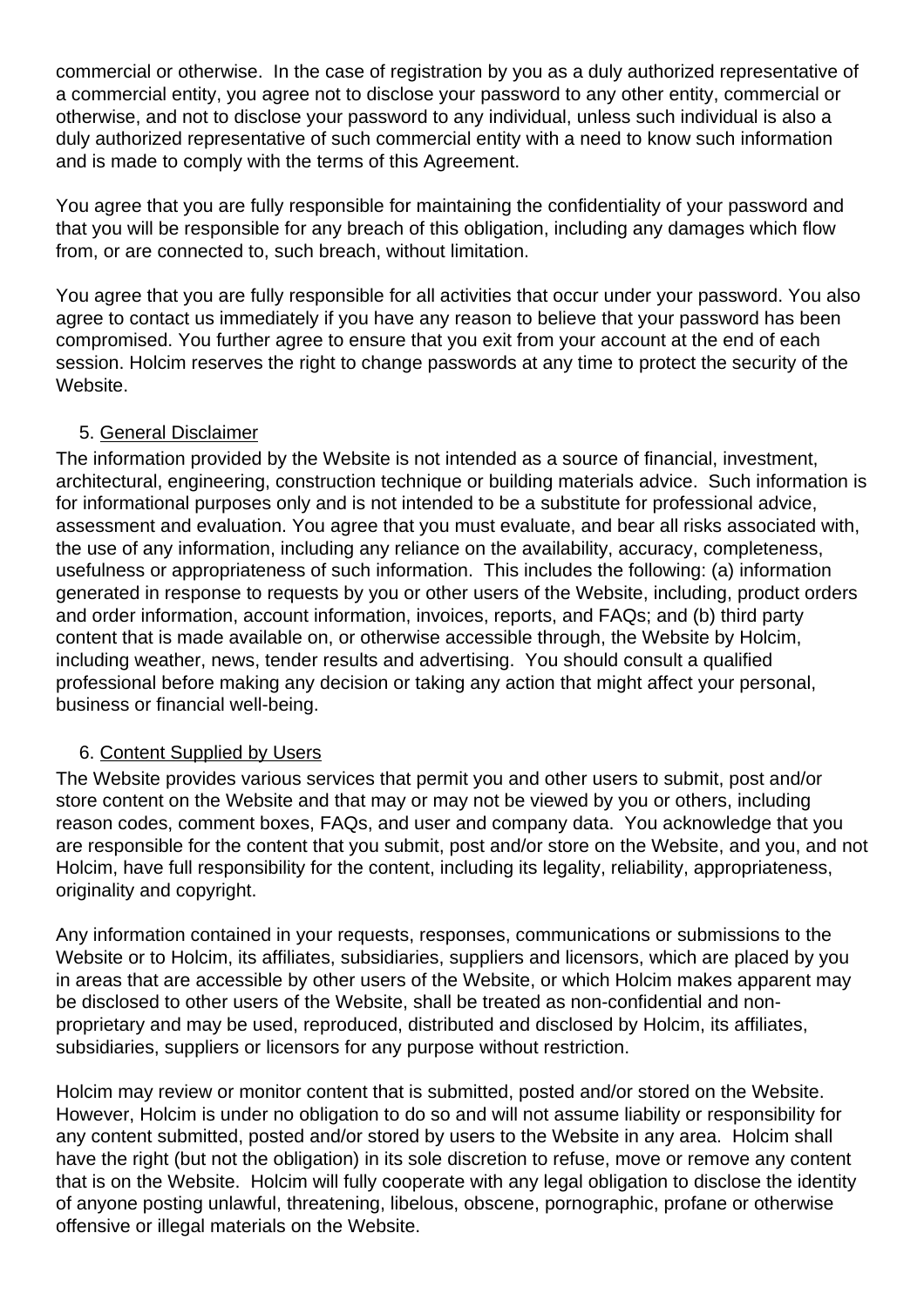# 7. Disclaimer of Warranties

YOU EXPRESSLY UNDERSTAND AND AGREE THAT:

- YOUR USE OF THE WEBSITE IS AT YOUR SOLE RISK. THE SERVICES ARE PROVIDED ON AN "AS IS" AND "AS AVAILABLE" BASIS. Holcim, THEIR AFFILIATES, SUBSIDIARIES, SUPPLIERS AND LICENSORS, EXPRESSLY DISCLAIMS ANY AND ALL WARRANTIES AND CONDITIONS OF ANY KIND, WHETHER EXPRESS OR IMPLIED, INCLUDING, WITHOUT LIMITATION, THE IMPLIED WARRANTIES OR CONDITIONS OF MERCHANTABILITY, FITNESS FOR A PARTICULAR PURPOSE AND NON-INFRINGEMENT;
- Holcim, THEIR AFFILIATES, SUBSIDIARIES, SUPPLIERS AND LICENSORS, MAKES NO WARRANTY THAT (i) THE SERVICES WILL BE USEFUL OR MEET YOUR REQUIREMENTS OR EXPECTATIONS, (ii) THE SERVICES WILL BE AVAILABLE, UNINTERRUPTED, TIMELY, SECURE, ERROR-FREE OR FREE OF COMPUTER VIRUSES OR OTHER HARMFUL COMPONENTS, OR (iii) THE RESULTS THAT MAY BE OBTAINED FROM THE USE OF THE SERVICES WILL BE COMPLETE, ACCURATE OR RELIABLE;
- ANY INFORMATION OR OTHER CONTENT DOWNLOADED OR OTHERWISE OBTAINED THROUGH THE USE OF THE WEBSITE IS DONE AT YOUR OWN DISCRETION AND RISK AND THAT YOU WILL BE SOLELY RESPONSIBLE FOR ANY DAMAGE TO YOUR COMPUTER SYSTEM OR LOSS OF DATA THAT RESULTS FROM THE DOWNLOAD OF ANY SUCH INFORMATION OR OTHER CONTENT; AND
- NO ADVICE OR INFORMATION, WHETHER ORAL OR WRITTEN, OBTAINED BY YOU FROM Holcim OR THROUGH OR FROM THE WEBSITE, SHALL CREATE ANY WARRANTY NOT EXPRESSLY STATED IN THE AGREEMENT.
- IN CANADA ANY PRODUCTS ORDERED OR OBTAINED BY YOU THROUGH THE WEBSITE WILL BE GOVERNED SOLELY BY THE GENERAL TERMS AND CONDITIONS CONTAINED IN THIS AGREEMENT AND IN USA - PRODUCTS ORDERED OR OBTAINED BY YOU THROUGH THE WEBSITE WILL BE GOVERNED SOLELY BY THE TERMS AND CONDITIONS OF SALE SET FORTH IN PART II HEREOF.

# 8. Limitation of Liability

YOU EXPRESSLY UNDERSTAND AND AGREE THAT IN NO EVENT SHALL Holcim, THEIR AFFILIATES, SUBSIDIARIES, SUPPLIERS OR LICENSORS, BE LIABLE FOR ANY DAMAGES WHATSOEVER, INCLUDING DIRECT, INDIRECT, INCIDENTAL, SPECIAL, CONSEQUENTIAL OR EXEMPLARY DAMAGES (INCLUDING, WITHOUT LIMITATION, DAMAGES FOR LOSS OF PROFITS, GOODWILL, USE OF INFORMATION, BUSINESS INTERRUPTION OR OTHER INTANGIBLE LOSSES, LOSS OF OR DAMAGE TO PROPERTY AND CLAIMS OF THIRD PARTIES (EVEN IF Holcim HAS BEEN ADVISED OF THE POSSIBILITY OF SUCH DAMAGES)), WHETHER BASED ON BREACH OF CONTRACT, BREACH OF WARRANTY, TORT (INCLUDING NEGLIGENCE) OR OTHERWISE, ARISING OUT OF OR IN CONNECTION WITH: (i) THE USE OR THE INABILITY TO USE THE WEBSITE OR ANY SERVICES; (ii) THE COST OF PROCUREMENT OF SUBSTITUTE PRODUCTS AND SERVICES; (iii) UNAUTHORIZED ACCESS TO OR ALTERATION OF YOUR INFORMATION ON THE WEBSITE.

IN NO EVENT SHALL THE MAXIMUM LIABILITY OF Holcim, THEIR AFFILIATES, SUBSIDIARIES, SUPPLIERS AND LICENSORS, FOR ANY REASON WHATSOEVER, IN THE AGGREGATE, EXCEED THE AMOUNT YOU PAID TO ACCESS AND USE THE SERVICES PROVIDED BY THIS WEBSITE IN THE TWELVE (12) MONTHS PRECEDING THE EVENT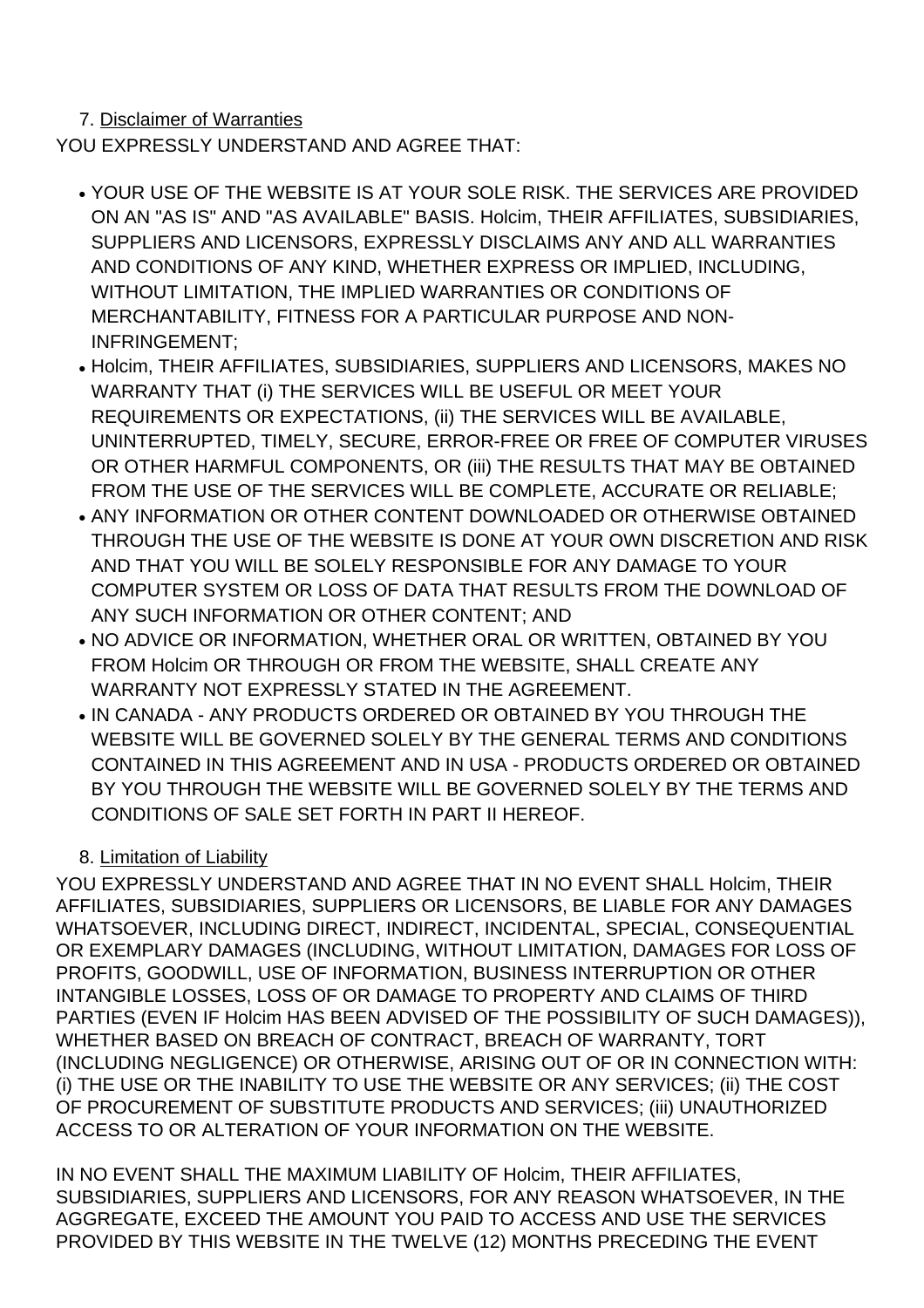# 9. Indemnity

You agree to indemnify and hold Holcim, their affiliates, subsidiaries, suppliers and licensors and their respective directors, officers, employees, representatives, agents and consultants, harmless from any demand, claim, action, suit or proceeding, including reasonable attorneys' fees, brought by any third party due to, or arising out of, content that you submit or post to the Website, your use of the Services, your violation of the Agreement, or your violation of any rights of another, or any such action by anyone using your Account.

# 10. Third Party Links

The Website may contain links to third party websites. The inclusion of any linked website does not imply approval, endorsement or recommendation of the material on such websites or any association with their operators by Holcim. Your use of any hypertext link is entirely at your own risk. Holcim does not make, and expressly disclaims, any warranty or condition, express or implied, statutory or otherwise, as to third party websites that you link to through the Website, including but not limited to, any warranties or conditions of merchantability, fitness for a particular purpose or non-infringement, or any warranty that the services will be available, uninterrupted or error free.

### 11. Termination

You agree that Holcim, in its sole discretion, may suspend or terminate any and all current or future use of the Website (or any portion thereof) by you for any reason, including, without limitation, if Holcim believes that you have violated or acted inconsistently with the letter or spirit of the Agreement. Holcim reserves the right to vary, suspend or terminate the Services provided on the Website at any time at Holcim's sole discretion and either with or without prior notice to you. You agree that Holcim shall not be liable to you or to any third party for any suspension or termination of the Services. Variation, suspension or termination of the Services may include variation, suspension or termination of concrete quality and document handling services.

### 12. Intellectual Property Rights

All images, graphical user interfaces, charts, graphs, text, streaming videos and other content in this Website, the selection and arrangement thereof, and all software are, to the extent permitted by law, copyrighted and otherwise proprietary and are owned by Holcim or thier licensors. You acknowledge and agree that the Website, the Services and any necessary software used in connection with the Website and/or Services contain proprietary and confidential information that is protected by applicable intellectual property laws and that your use of the Website and the Services and results therefrom is personal to you for the purposes reasonably contemplated by this Agreement and such use is non-assignable. Any other copying, reproduction, modification, publishing, transmission, distribution or other use of this content, without the prior written consent of Holcim, is strictly prohibited.

Holcim's logos, product names, service names, and icons list of other Holcim trademarks - tool names (the "Holcim Marks") are trademarks of Holcim and its subsidiaries. You agree not to display or use in any manner the Holcim Marks without Holcim's prior consent. The names and trademarks of companies or products referenced in the Website may be trademarks of their respective owners. The display of trademarks or tradenames on this Website does not convey or create any license or other rights in these marks or names. Any unauthorized use of the Holcim Marks is strictly prohibited.

### 13. Contacting the Web Site

Any communications required to be made toHolcim in regards to the Website, including in respect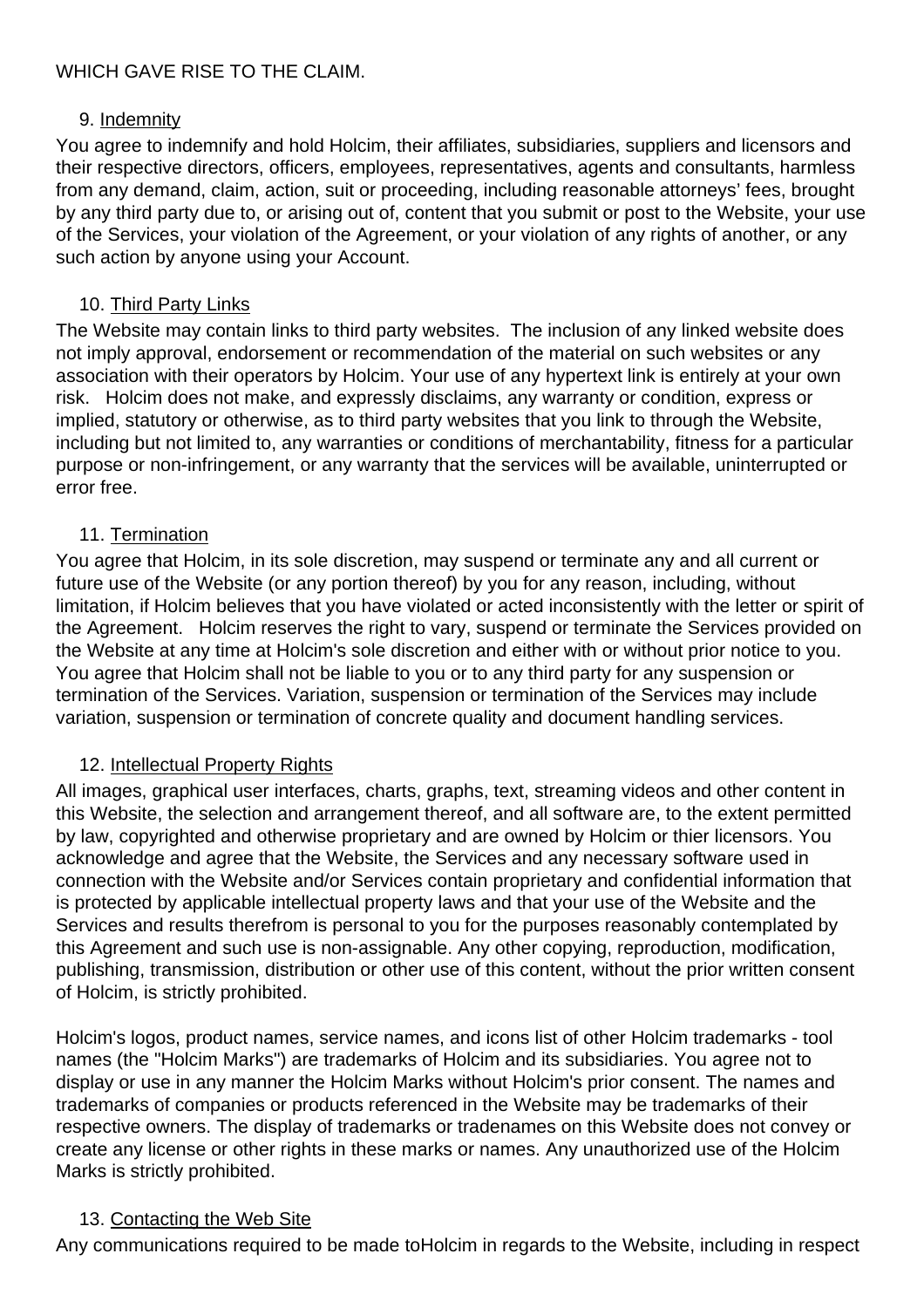of any use or disclosure of the information made available by you, may be forwarded to:

Email to: [nabs.ar@holcim-na.help](mailto:nabs.ar@holcim-na.help)

Phone: +1-855-339-4900

#### 14. Governing Law

The terms, conditions and notices of this Agreement, and any matter applicable to your direct or indirect use of the Website, shall be governed by the laws of the State of Michigan in the USA.

#### 15. Entire Agreement, Severability and Waiver

This Agreement constitutes the entire agreement between you and Holcim and governs your use of the Website. If any provision of the Agreement is found to be invalid by a court of competent jurisdiction, the invalidity of such provision shall not affect the validity of the remaining provisions of the Agreement, which shall remain in full force and effect. No waiver of any of the terms or conditions of the Agreement shall be deemed a further or continuing waiver of such term or condition or any other term or condition.

#### 16. User Conduct and Security

In using the Website you agree not to: (a) disrupt or interfere with the security of, or otherwise abuse, the Website, or any services, system resources, or accounts connected to or accessible through the Website; or (b)disrupt or interfere with any other user's enjoyment of the Website; or (c) upload, post, or otherwise transmit through or on the Website any viruses or other harmful, disruptive or destructive files; or transmit through or on the Website spam, chain letters, junk mail, or any other type of unsolicited mass email to those who have not agreed to be part of such mailings; or (d) attempt to obtain unauthorized access to the Website or any portions of the Website that are restricted from your access granted by Seller.

#### 17. International

Your access to the Website from territories where its contents may be illegal is prohibited.

### 18. Compliance with Export Control Laws

All transactions and other activity on the Website shall at all times be subject to and conditioned upon compliance with all applicable export control laws and regulations and amendments thereof of the United States and your country. You hereby agree that you will not, except as said laws and regulations may expressly permit, make any disposition by way of transshipment, re-export, diversion or otherwise of technical information (including but not limited to technical data and software) made available on or through the Website, or the direct product thereof, other than as permitted by applicable export control laws and regulations. All obligations in this Part I, Section 18 survive any termination of Website access, and discharge of any other contract obligations.

#### 19. Right to use the Services

Subject to and conditional upon you at all times complying with this Agreement, Holcim grants to you a nonexclusive, non-assignable, personal right to use the Service. Your right to use the Services commences from the date your application to use the Services is accepted by Holcim and continues until terminated in accordance with this Agreement. You agree to comply with all of Holcim's directions notified from time to time pertaining to any use of the Services. You will be solely responsible for and agree to provide and maintain the telecommunications facilities and services, computer hardware, software and all other equipment and services required from time to